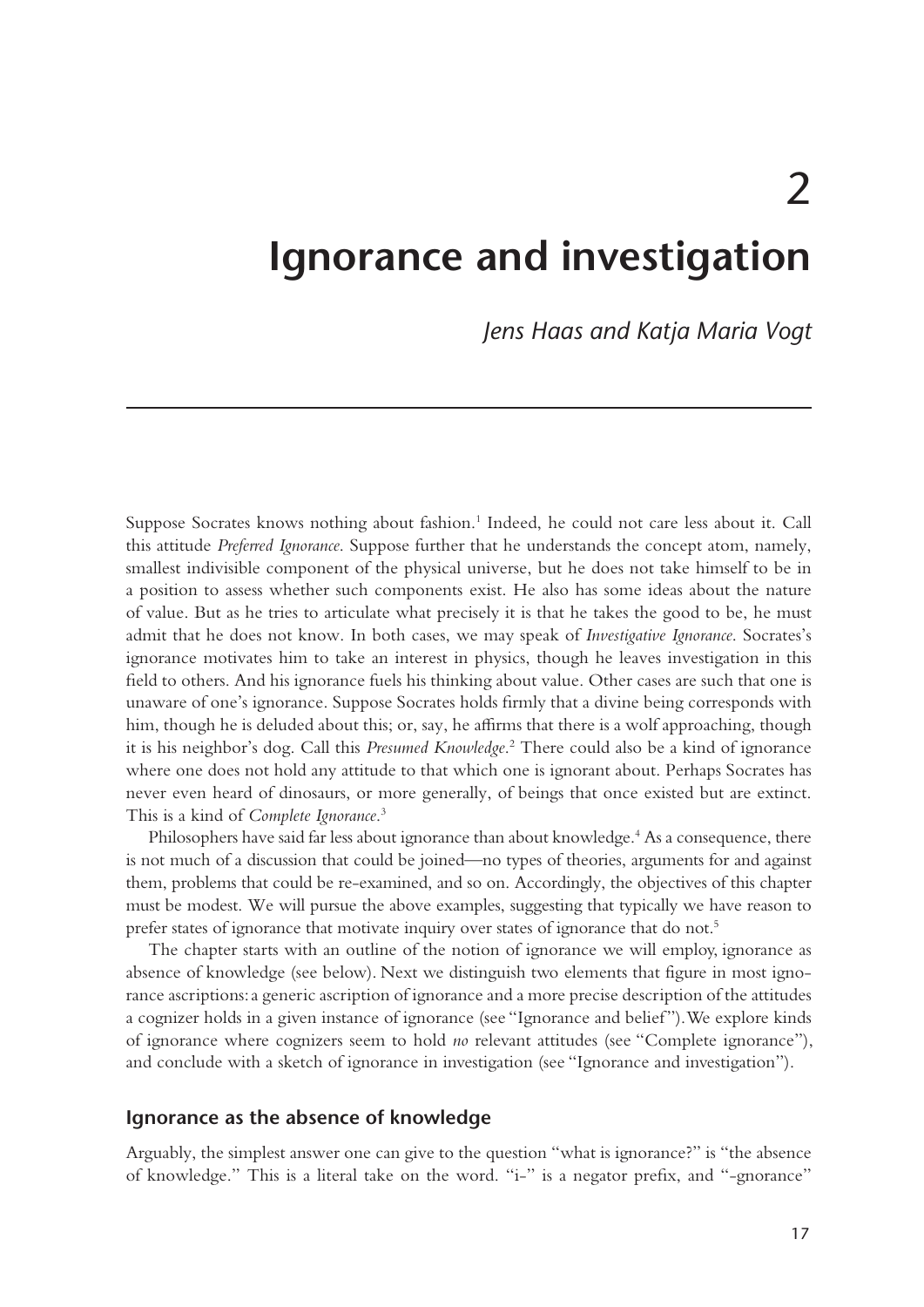<span id="page-1-0"></span>derives from the Greek *gnôsis*, which refers to a state of mind in which the cognizer knows something or understands something.<sup>6</sup> These considerations suggest a minimal notion of ignorance, namely that it is the absence of knowledge in a wide sense, which may include elements of understanding and grasping.

The negator prefix "i-" could be taken in a stronger, privative sense, signaling not mere absence but lack[.7](#page-7-0) Privation—literally, a state of being robbed of something—is a state where something is missing that *should* be there, as part of something's nature or as a feature of how things usually are. For example, blindness is a privation insofar as vision is considered the general or natural case. Is ignorance, like blindness, a privation? Some languages capture the distinction between absence and privation when it comes to ignorance. For example, Latin has *nescire* for not-knowing and *ignorare* for being ignorant in a privative sense; German has Nichtwissen for a state of not-knowing and Unwissenheit for ignorance. If ignorance were primarily or generally a privation, then ascriptions of ignorance imply that something is missing that would naturally or ordinarily be present. We reject this stronger proposal, because it has implausible implications. For every ignorance-ascription to be an ascription of a privation, one would have to consider omniscience, understood as knowing everything that anyone could possibly know, as the standard against which to measure any state of mind. This kind of omniscience is inherently implausible and it is not an ideal to strive for. Obviously, ignorance can be a lack and it often is a lack. But for someone not to know, for example, what every reader of this chapter, including you, had for breakfast today is not lack, but mere absence.

Ordinary ways of speaking about ignorance can refer to the absence of a range of cognitive achievements. Since there is no technical notion of ignorance that seems relevant for present purposes, these everyday ways of speaking are a plausible starting-point. They pull away from the idea that ignorance is standardly or primarily the absence of *propositional* knowledge. In discussions of knowledge, propositional knowledge—knowing that *p*—is considered the most straightforward case. It is also usually considered basic, insofar as other kinds of knowledge are reducible to propositional knowledge. For example, knowing *whether* Walt had cake for breakfast may be reducible to knowing *that* Walt had cake (if Walt had cake) or *that* Walt didn't have cake (if Walt didn't have cake). Now one might take a true proposition—say, that Walt had cake for breakfast today—and refer to ignorance of this proposition as propositional ignorance: Skyler does not know that Walt had cake for breakfast today.<sup>8</sup> But while propositional knowledge may be the standard case of knowledge, propositional ignorance seems less evidently "standard." Consider the case where Skyler does not know the answer to a fairly open-ended question, such as, "what is a good way to live for human beings?"<sup>9</sup> In thinking about this question, she may need to refine the terms in which she thinks about it, acquire new concepts, learn about empirical research, begin to perceive certain features of situations that are ethically relevant, and so on. Here it may just not make sense to say that what is absent is knowledge of propositions.

Perhaps one might say that what is absent is the answer to a question, leaving open how precisely to think of such answers to questions. But the idea that ignorance is typically *of* questions is not sufficiently wide. Ignorance-ascriptions often refer neither to a proposition nor to a question. Instead, we frequently say that someone is ignorant *about* X or *in* Y, for example, about fashion or in biology. In these cases, we are saying that someone is ignorant with respect to many propositions and to any number of questions in a whole field. And yet, her ignorance may not be reducible to ignorance of a set of propositions, or regarding a set of questions. It may include that a given question could not arise for her because she is unacquainted with the relevant concepts, say, in the way in which questions about dinosaurs could not arise for Socrates. This suggests that ignorance is absence of knowledge in a wide sense, where knowledge includes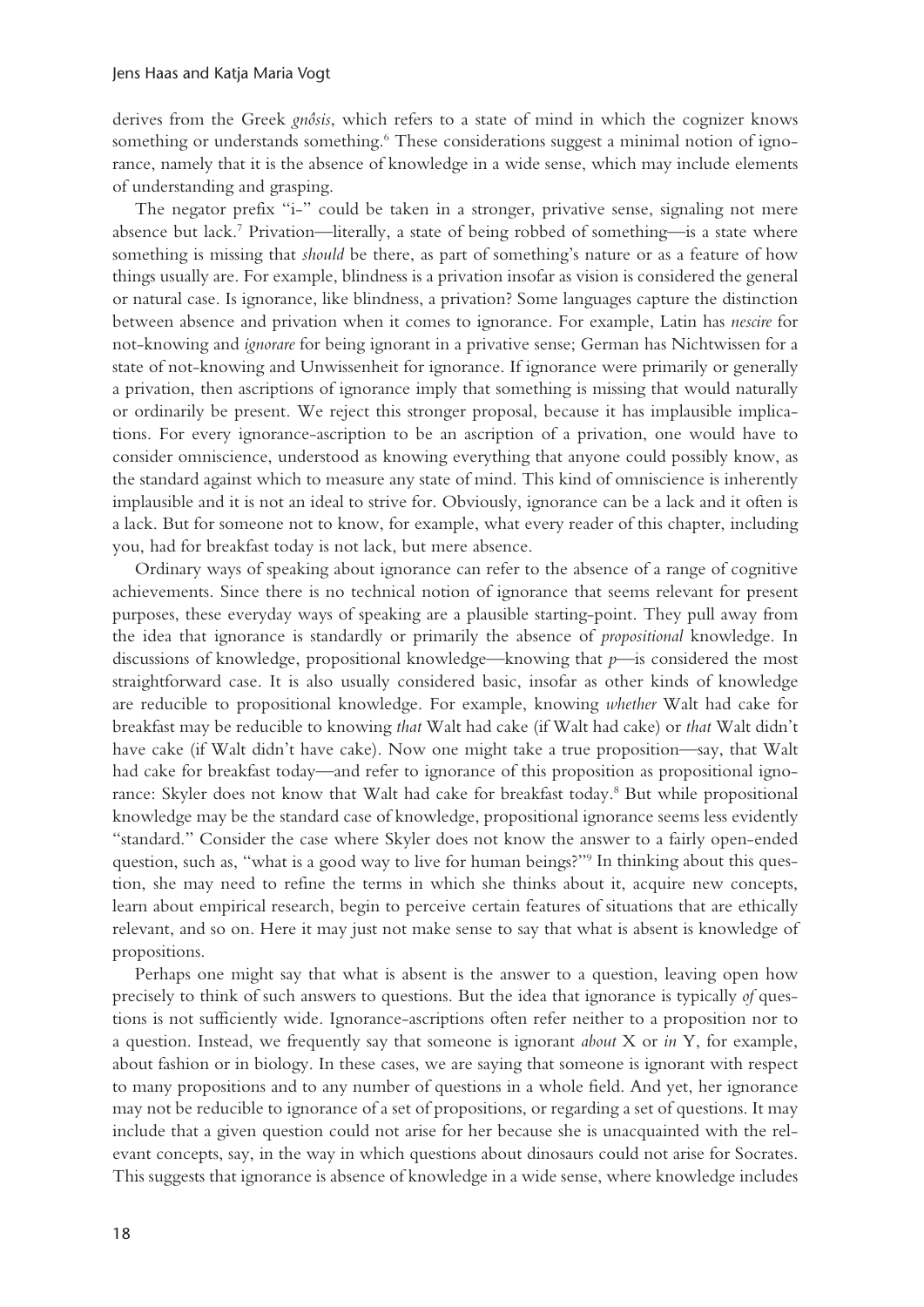<span id="page-2-0"></span>elements of concept-possession, grasping, understanding, as well as a range of related cognitive achievements.

What, then, is excluded by saying that ignorance is the absence of knowledge? Ignorance is the absence of *knowledge* (in the relevant wide sense), not of some other cognitive achievement, say, attention or active recollection. For example, one is not ignorant by not attending at a given moment to something one knows, or by being asleep, or in some other way not presently accessing what one knows. One can know things and yet not, right now, fully recall them, such that one would have to reconstruct an idea in one's mind in order to have it fully present again. Still, in these cases, one is not ignorant. That is, in states of ignorance knowledge is *absent*, as opposed to merely latent, dormant, unattended to, and so on.

## **Ignorance and belief**

If ignorance is the absence of knowledge, a wide range of doxastic states—states of mind where the cognizer represents the world as being a certain way—count in a sense as ignorance. But in what sense? Suspension of judgment, hypotheses, suppositions, postulates, beliefs with greater and lesser confidence, and so on, all fall short of knowledge. And yet, cognizers who hold these doxastic attitudes are in rather different states of mind. So it is not enough to say that a cognizer is ignorant in the absence of knowledge (A). Something also needs to be said about the doxastic attitude she holds (B).

- A Ignorance is the absence of knowledge. One either knows something or is ignorant of it.
- B Cognizers hold a range of doxastic attitudes: suspension of judgment, beliefs with higher and lesser credence, hypotheses, suppositions, postulates, and so on.<sup>[10](#page-7-0)</sup>

The relationship between (A) and (B), and its role in inquiry, is explored in a famous text, the so-called Meno Problem in Plato's *Meno*. How can one search for anything, when either one knows it already, in which case there is no need to search, or one does not know it, in which case one cannot know what to look for or how to recognize it? This question misconstrues what absence of knowledge amounts to: it not only describes all doxastic attitudes falling short of knowledge as ignorance, but it assumes that an ignorant cognizer lacks any doxastic attitude whatsoever to a given content. Part of the explanation that emerges in the dialogue is that cognizers are not typically bare of any doxastic attitudes regarding that which they investigate and which they do not know. Things seem a certain way to them, and they can start investigating by making hypotheses out of these seemings.

The attitudes listed in (B) fall into two categories, the attitudes of inquirers and of believers. Cognizers in the first group make an effort to attend to epistemic norms of thinking carefully, assessing evidence, or assigning a given status to some idea (as a postulate, premise that is under investigation, etc.). Cognizers in the second group fail to make this kind of effort, either because they are unaware that something could be wrong with the way they see the world or because they are epistemically lazy.

To be sure, one often holds some view, and though it may be false, one buys into it without reservation. Sometimes one may just make an honest mistake about a trivial matter, being ignorant while one takes oneself to have knowledge. Suppose one is entirely confident that one put a pen in a certain drawer and takes oneself to be in a position to assert "the pen is in *this* drawer," and yet it is not. From the inside, this kind of ignorance feels like knowledge, which is why we refer to it as *Presumed Knowledge*. This cognizer is not motivated to inquire,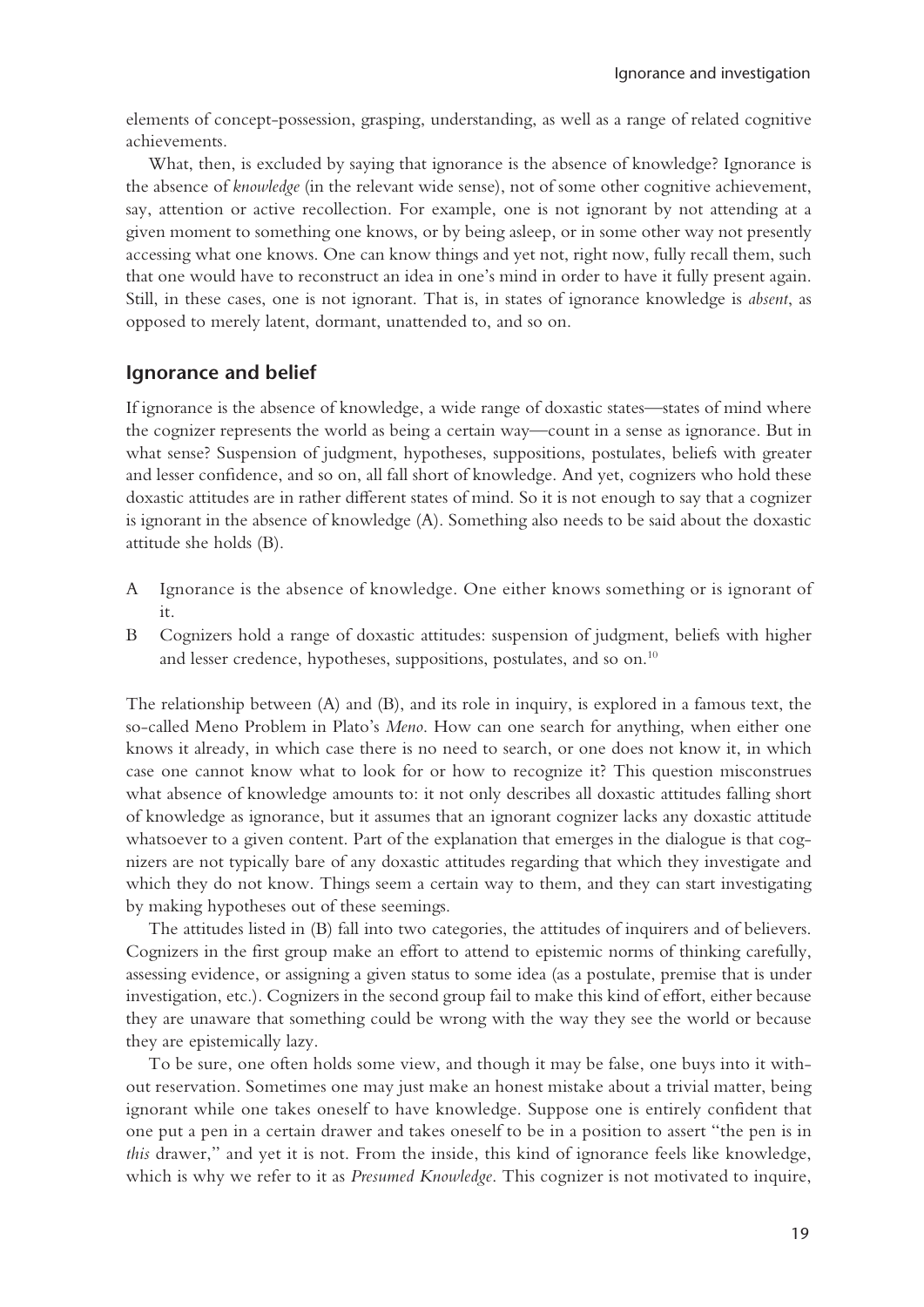<span id="page-3-0"></span>qualify her views as tentative, or anything of that sort. She may simply be making a mistake, one that appears inexplicable to her once she realizes that, say, the pen is *not* in the drawer where she thought she put it. Here we tend to think that mistakes are just part of life; they do not elicit any strong kind of blame. What may count as offensive, however, is insistence that reflects a delusional self-image, where a cognizer assumes that, unlike the rest of us, she is not liable to make mistakes. Other instances of *Presumed Knowledge* are the target of negative evaluations because cognizers display the vices of dogmatism, often combined with an air of superiority: they preach their views about the world, and it does not register with them that they may be wrong. Further, *Presumed Knowledge* can be related to *Preferred Ignorance*. A cognizer may pronounce her views on X, all the while not considering X worth any serious attention. *Preferred Ignorance* can thus be blameworthy in similar ways that *Presumed Knowledge*  is. Those who prefer not to know can seem to dismiss domains of knowledge that to others appear valuable or even urgent.

Still, many cases of *Preferred Ignorance* seem unobjectionable. For example, suppose you prefer to remain ignorant about the chants of some new satanic cult. Similarly, you may be perfectly happy to not know anything about the contents of some TV shows. And so on. These cases are not about avoiding unpleasant, though ultimately useful, knowledge, as when one may be tempted to avoid information about the health effects of smoking because one enjoys it. These are phenomena in which, for example, a sociologist may take an interest, while others may reasonably prefer ignorance, given who they are and what else is going on in their lives.<sup>11</sup> Cognizers may have psychological reasons for avoiding knowledge (say, fearing trauma and nightmares, or worrying that certain knowledge may be stultifying) in cases that border on the bizarre, perverse, or trivial[.12](#page-7-0) Relatedly, *Preferred Ignorance* can reflect an agent's considered values. Someone may decide that—though in a sense she would know something of which she is now ignorant—filling her mind with the trivia of soap operas or the details of satanic chants is not a cognitive advantage for her.

Consider next the doxastic attitudes that figure in inquiry. In an effort to avoid dogmatism, inquiring minds are committed to assessing—with significant and at times seemingly excessive effort—whether they are in a position to make claims about the world. They assign probabilities to assumptions, qualify views as preliminary, formulate hypotheses, and so on, adopting the attitudes of *Investigative Ignorance*. Given the cognizer's epistemic effort, would it not seem more plausible to refrain from ascribing ignorance to her? Arguably, the answer is "no." Both (A) and (B) contribute relevant descriptions of her states of mind. Insofar as knowledge is absent, she is ignorant (A). Inquirers *themselves*, in fact, often choose this description. They come across something they are ignorant of and that they would like to know. Hence they investigate. (B) supplies a description of where they stand in their quest for knowledge: as of now, one merely has a hypothesis, a promising model, inconclusive evidence, and so on.

In practical contexts, similar considerations apply. Suppose a car riddled with bullet holes stops right in front of you with screeching tires. A passenger is lying on the back seat with what appear to be gunshot wounds. It seems obvious that a lot hangs on your giving the driver the right directions to the hospital. You may be quite sure about the best way, but not entirely sure. If all you said was "I don't know," ascribing ignorance to yourself, you would be just as unhelpful as if you confidently asserted a view that might turn out to be false. The driver who seeks your input would be much more helped by a response like "I don't know for sure, but to the best of my knowledge, *p*." That is, if one *only* said "I don't know whether *p*" in cases where one strictly speaking lacks knowledge, one would misrepresent one's doxastic state. These considerations support that there is a place for both (A) and (B), the ascription of ignorance and the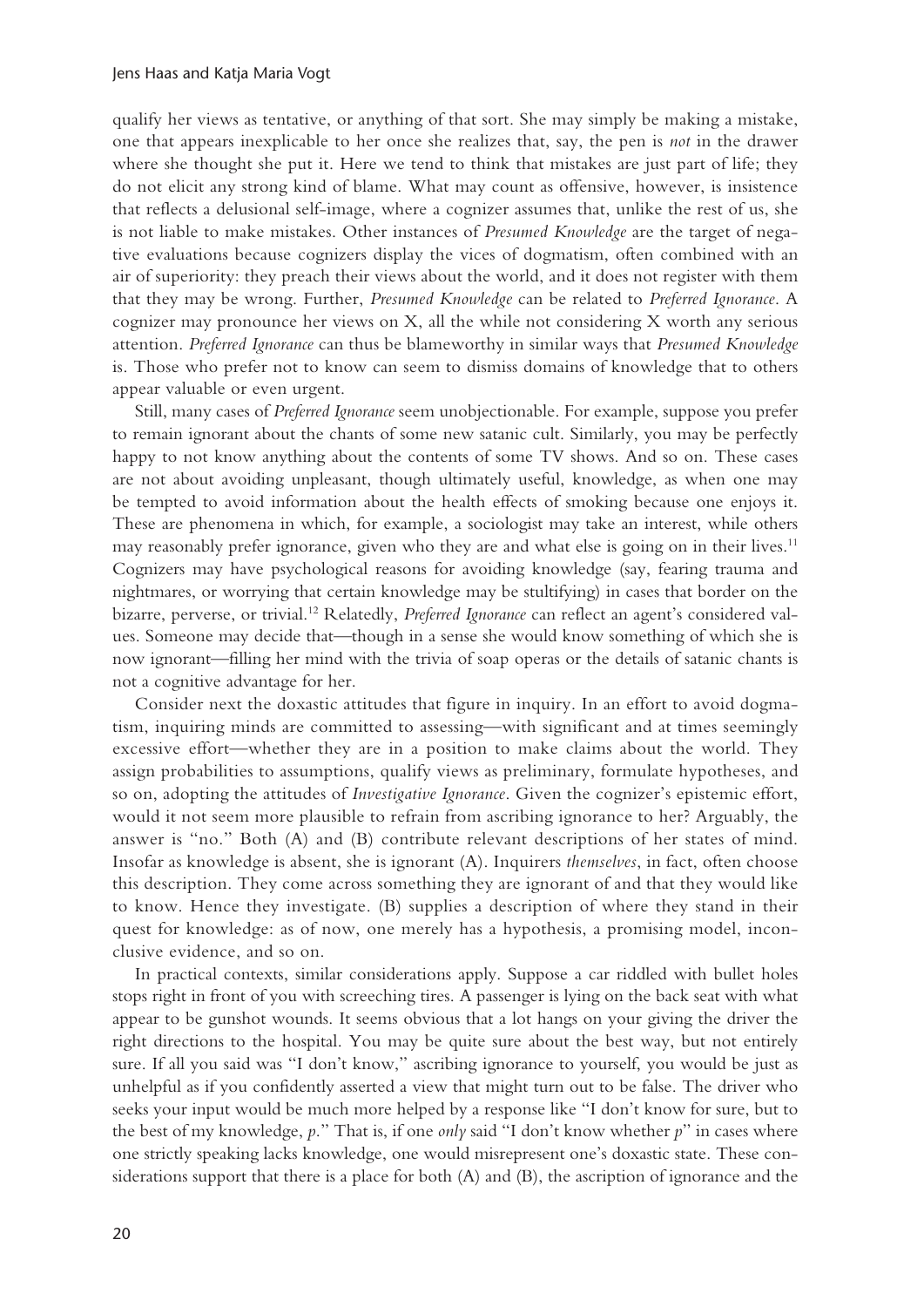<span id="page-4-0"></span>ascription of a certain doxastic attitude. On its own, each ascription is insufficient for characterizing a cognizer's state of mind.

#### **Complete ignorance**

And yet there are also cases of ignorance where (B) does not apply: the cognizer does not hold any particular doxastic attitude to content of which she is ignorant. Call this *Complete Ignorance*. It occurs in (at least) three variations. First, it is possible to be ignorant of something that one has never even heard about. Schematically, in this kind of complete ignorance, the cognizer does not have any attitude to X, and X exists[.13](#page-7-0) Say, Socrates has never heard of dinosaurs, has no views about anything relating to dinosaurs, and also no self-assessment to the effect that he is or is not ignorant about dinosaurs. Socrates is ignorant, and he is entirely unaware of his ignorance. This kind of ignorance is widespread with respect to trivia, but also with respect to any number of facts that simply do not figure in a particular person's life. It is a kind of ignorance *without* particular doxastic states. That is, here the level of description that (B) picks out does not apply. In a case in which someone has never even heard of that which she is ignorant about, her ignorance has no specific place in the cognizer's mind. Nevertheless, it is true to say of her that she is, with a view to a given matter, ignorant.

Consider a second kind of complete ignorance. Here one does not altogether lack attitudes related to X. Instead, assume that the cognizer has a belief about something that may not exist, as when someone thought about the Form of the Good while in reality there is no such thing. Such thinking can be quite extensive: someone may have developed a detailed theory about imperceptible and unchangeable Forms[.14](#page-7-0) He posed any number of questions about why these Forms are the highest kind of reality and how they explain everything else—and yet it could turn out that there are no Forms. Is it true to say that this cognizer was thinking about nothing? There is a sense in which he was thinking about what is not, assuming he thought about Forms although there are no Forms. And yet, there is also a sense in which he cannot have thought successfully about Forms if there are none; for his thinking was meant to refer to something, but the very objects that it was meant to refer to do not exist.

Schematically, in cases like this the cognizer has attitudes to X, but X does not exist. This kind of ignorance is complete in a peculiar fashion: much goes on in the mind of the cognizer, and yet all of it is in some basic ways misdirected. Though it gets the very existence of that which is thought about wrong, this kind of ignorance can have upsides. It can fuel theorizing, sometimes over centuries or even millennia. Consider other examples, such as the question of whether there are atoms, or whether there is void. Since the times of Pre-Socratic atomism, debates about smallest constituents of the physical world and about the void motivated major projects in physics, many results of which are important independently of whether later generations of scientists come to hold the view that there are atoms or that there is void. The second kind of complete ignorance thus differs from the first, which—given that the cognizer does not have any relevant attitudes—cannot motivate further thinking.

Third, consider cases where ignorance is almost, though not entirely, complete. Suppose a cognizer is ignorant about something that is relevant to her way of making sense of the world. This kind of ignorance can be described by the metaphor of a mental blank.<sup>15</sup> Assume that a cognizer who knows nothing about evolutionary biology nevertheless refers to kinds of animals and plants, and takes a certain interest in the natural world. Now suppose she is aware that she does not have a clear understanding of the ways in which kinds of living beings differ from each other, of whether there were any living beings in the past that no longer exist, and so on. There is a self-perceived gap in her web of assumptions about the world. Though the cognizer cannot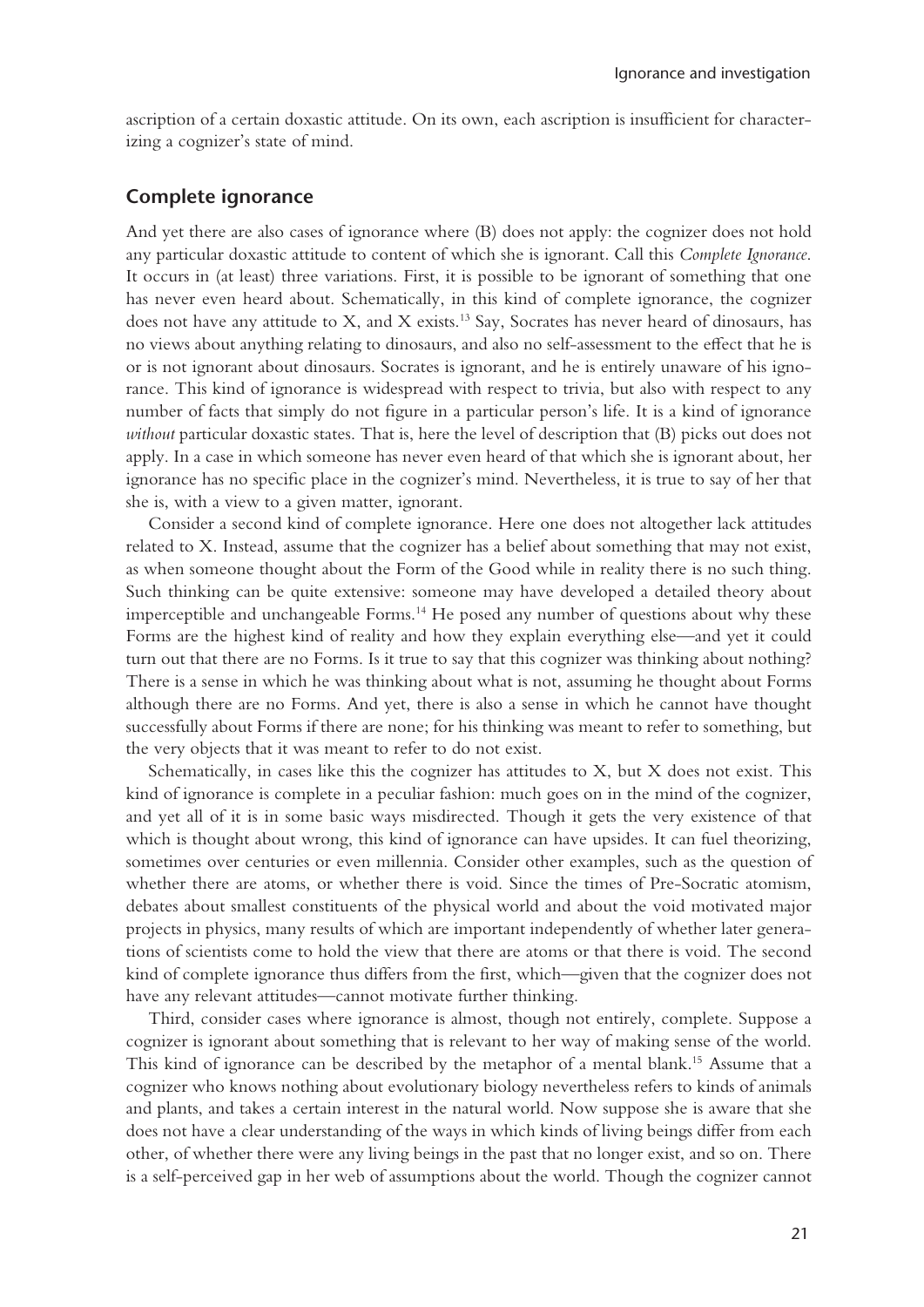<span id="page-5-0"></span>pinpoint the kind of knowledge that would fill this gap, she may be able to locate it as situated, say, somewhere in the sphere of talk about kinds of living beings and their history. In such cases, ascriptions of ignorance refer to some actual mental states of the agent—not just to their absence. They refer to attitudes that delineate the domain where a reflective cognizer perceives gaps[.16](#page-7-0) This kind of perception can be vague or well-defined; it can be at the periphery of a cognizer's attention, or it can be acutely felt; it can be extensive, as when one has never heard of evolutionary biology at all, or specific, as when one is unaware of a specialized field such as phylogenetics, or misses one particular bit of information.

These three kinds of *Complete Ignorance*, therefore, differ in how they relate to investigation. The first cannot motivate inquiry. The second motivates inquiry, even though it can be misdirected in basic ways. The third can lead a cognizer to ask questions that are, as it were, on the right track—questions that are geared toward her understanding of the world and gaps in her knowledge.

## **Ignorance and investigation**

That knowledge is valuable has been defended in any number of ways: say, as a starting-point that one should take for granted without demonstration; because we have a natural desire to make sense of the world; because we have practical ends; or insofar as even skeptics presuppose that knowledge—if only it were available—would be good to have.

If ignorance is the absence of knowledge, and if knowledge is valuable, ignorance would seem to be bad. At least, it would seem to be comparatively bad, a state where something of value is absent[.17](#page-7-0) This premise is not in conflict with cases where knowledge is not valuable, say, because pieces of knowledge are generated by mere iteration of the same move ("I know that I know," "I know that I know that I know," etc.), or knowledge of tautologies. There is a sense in which one plausibly speaks of knowledge here; but it is a weak sense that does not invoke all normative dimensions of knowledge. Arguably, there is *some* achievement even here, for otherwise, say, the cognizer might be confused and mix up the iteration, or make some other mistake in generating the series. It is not, however, an achievement that one ordinarily considers worthwhile. There are some confined contexts where pointless memorizing or similar achievements count as praiseworthy, say, some game show where a candidate displays an idiosyncratic cognitive skill, comparable to, on the non-epistemic side of things, a hotdog eating contest. Setting these contexts aside, for the most part knowledge is used as an honorific, a success term that describes a cognitive achievement that is considered worthwhile.

Knowledge in science, or any kind of inquiry geared toward finding out how the world (or some aspect of it) is, seems to be a straightforward case: its value is fairly uncontroversial.18 Accordingly, ignorance is thought of as disvaluable, a condition to get rid of by attaining knowledge.19 And yet it is precisely in science that ignorance is sometimes positively appreciated. For researchers, ignorance is embedded in a mindset geared toward discovery. The (B)-type doxastic states associated with inquiry—hypotheses, postulates, and so on—seem unobjectionable. Indeed, they seem to be informed by epistemic norms of caution, dedication to truth-finding, and so on. That is, one way in which *Investigative Ignorance* seems praiseworthy is tied to the (B)-type doxastic attitudes that researchers tend to adopt. Relatedly and in addition, inquirers tend to adopt interrogative attitudes, aiming to formulate precise questions and pursuing these questions. Arguably, to ask questions that can guide inquiry is an achievement.

But how about, as it were, the ignorance itself? To register that one is ignorant about something is presumably an achievement. This condition of registered ignorance seems good at least in a comparative sense: better than holding unfounded views or not realizing that there is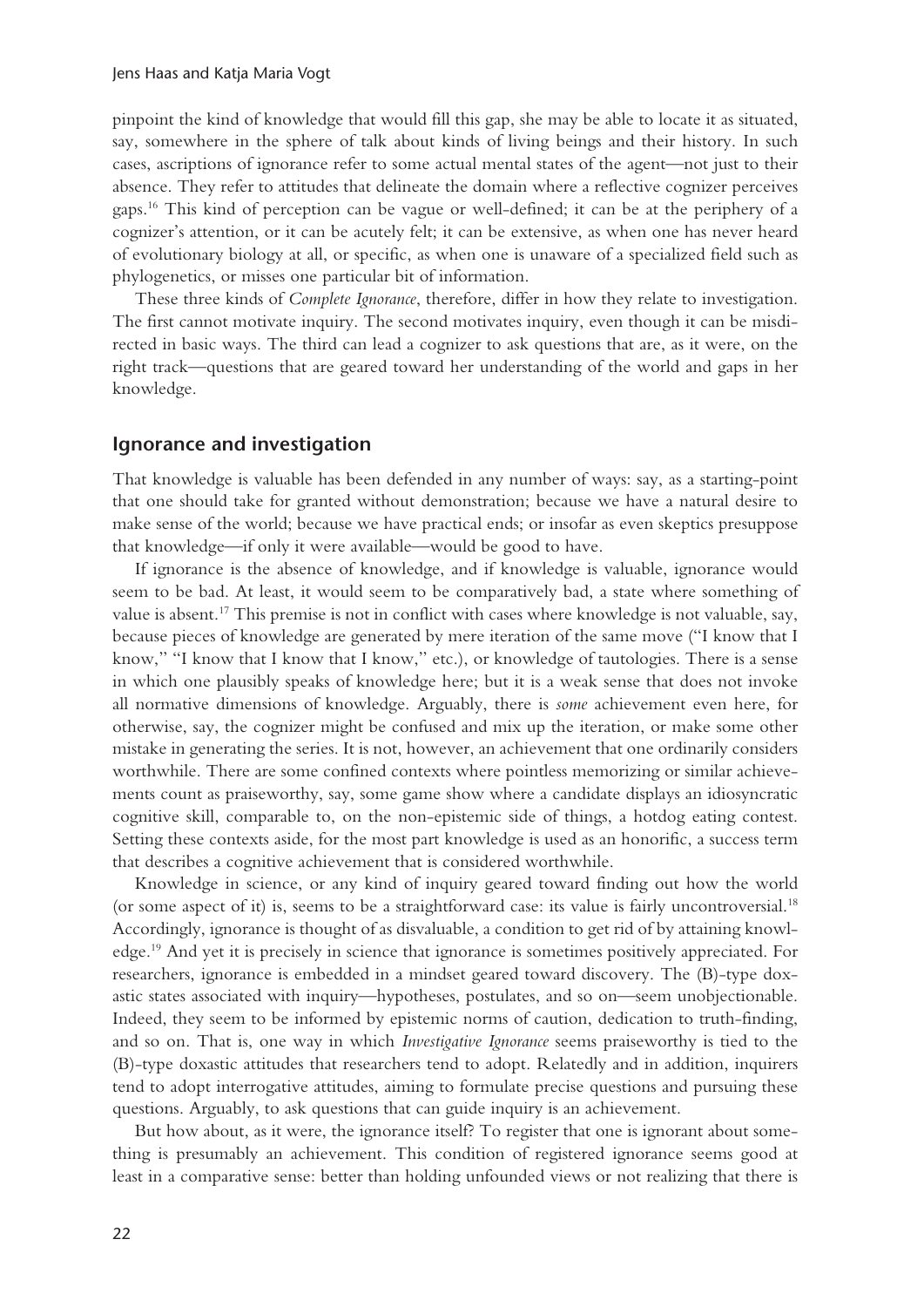something one does not know. It is a step toward discovery and knowledge. Is it thereby a good state of mind?20 It might seem outrageous not to concede this. Otherwise, only complete and ideal knowledge of the world is good and all lesser states of mind count as bad.<sup>21</sup> This is arguably too tragic a view, one that gives too little weight to comparative evaluations. It may seem that the researcher is not only in an improved state of mind because she can formulate questions. More than that, by formulating and re-formulating her questions, by repeatedly revising her premises and methods, etc., her ignorance itself changes. It becomes an increasingly welldefined gap with recognizable contours, such that she can see what is at its periphery, what it relates to, and so on.

Concluding this sketch of ignorance and investigation, consider again the distinction between *Presumed Knowledge* and *Preferred Ignorance*. Both incur, often, blame; and both seem closely related. One way in which they differ, however, is that *Preferred Ignorance* can play a positive role in investigation. For example, inquirers can choose to be ignorant because they think that not availing themselves of certain information is conducive to discovery. Consider the so-called veil of ignorance that the Rawlsian tradition in political philosophy recommends for the "original position." In this hypothetical setup, agents decide about norms that should be accepted in a state. When they ask which principles would be just, they might be led astray by knowing which position in a society they inhabit. Only if they do not know whether they are rich or poor, healthy or sick, and so on, are they going to think in the right ways about justice.<sup>22</sup> The core intuition here resembles the image of justice with a blindfold. Not seeing certain particular features of the people involved in a given interaction, so the argument goes, can be conducive to better thinking and better outcomes. Analogues exist in empirical research in any number of contexts, as in when medical researchers conduct double-blind studies, aiming to remove expectations that bias results.

Hence blinding can have epistemic value: it can be conducive to attaining knowledge. Nevertheless, blinding involves loss of information. Researchers who employ blinding as a tool, be it in political philosophy, in clinical studies in medicine, or in other domains, tend to revise their methods in an effort to balance the good and the bad of it. For example, the veil of ignorance may be revisited, because the concern may arise that, via blinding, one tends to imagine a fairly uniform "standard person." This may lead to principles of justice that are ill fit for societies that are in fact quite diverse. Similarly, in medicine methods of testing medications undergo revision. What counts as placebo, how expectations of patients are to be seen as relevant to therapies, and so on, are matters of dispute and reevaluation. That is, in fine-tuning their methods, researchers aim to balance advantages and disadvantages of undisclosed information. Where they decide in favor of blinding, they do so with the assumption that the advantages outweigh the disadvantages, *not* with the assumption that the undisclosed information is in principle without any value.

## **Conclusion**

Ordinary ignorance ascriptions, we have argued, do not necessarily ascribe a lack or privation. They ascribe the absence of knowledge. Cognizers are not expected to aim indiscriminately for knowledge. Their considered values, psychological considerations, or even the very method of a research project can make it plausible to selectively prefer ignorance. And yet, many kinds of ignorance seem worrisome. We distinguished between the attitudes involved in what we called *Presumed Knowledge*, *Preferred Ignorance*, *Complete Ignorance*, and *Investigative Ignorance*. Much more could be said beyond this outline. For present purposes, we have tried to establish one criterion by which to assess ignorance in normative terms: generally speaking, and in spite of exceptions,